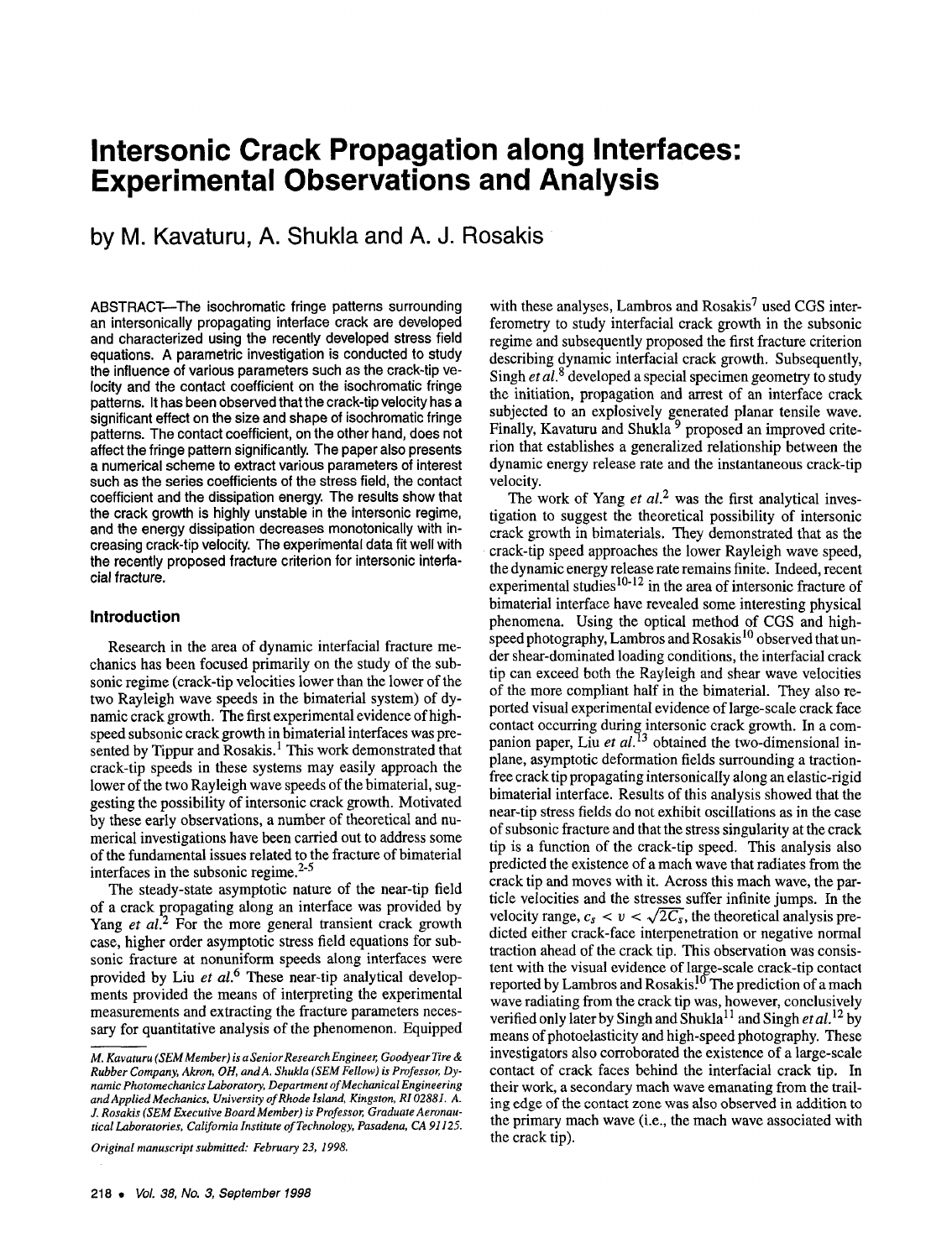Very recently, Huang *et al. 14* reanalyzed steady-state interfacial crack growth allowing for crack face contact. Their results clearly predict most of the essential qualitative features of experimental observations discussed earlier in this section. The method of analytical continuation was used to obtain the in-plane deformation and stress fields. This work provided a means for analyzing the experimentally obtained CGS and photoelastic fringe patterns in the intersonic regime.

In the present work, the stress field equations developed by Huang *et al. 14* were used to develop and characterize the isochromatic fringe patterns in the intersonic regime, Furthermore, the dependence of the fringe patterns on various fracture parameters such as the contact coefficient and the crack-tip velocity has been investigated. The paper also presents a numerical scheme to extract various parameters of interest such as the coefficients of the stress series, the contact coefficient and the dissipation energy. A nonlinear least squares method based on the Levenberg-Marquardt scheme<sup>15</sup> was used to analyze the isochromatic fringe patterns obtained from experiments involving the fracture of Homalite-100/aluminum bimaterial specimens. The specimens were subjected to impact by a projectile fired from a gas gun which results in crack initiation and subsequent propagation. The entire fracture event was photographed using dynamic photoelasticity in combination with high-speed photography. The experimental results validated the fracture criterion proposed by Huang *et aI. t4* 

# **Theoretical Considerations**

#### *Crack-tip Stress Field Equations*

Consider a crack propagating intersonically along an elastic-rigid bimaterial interface as shown in Fig. 1. The velocity of crack propagation  $v$  is assumed to be more than the shear wave speed of the elastic half of the bimaterial system. As shown in the figure, the contact zone has a length I at the elastic-rigid interface. A linear model<sup>14</sup> is used to relate the shear and normal stresses within the contact zone, and a traction-free boundary condition was used for crack face outside the contact zone as

$$
\begin{array}{ll}\n\sigma_{12} = \lambda \sigma_{22} & u_2 = 0 & -l < \eta_1 < 0 \\
\sigma_{12} = 0 & \sigma_{22} = 0 & \eta_1 < -l,\n\end{array} \tag{1}
$$

where  $\lambda$  is the contact coefficient which is analogous to the classical friction coefficient. The stress field in the elastic solid above the interface can be expressed as

$$
\sigma_{11} = \mu \left[ (1 + 2\alpha_1^2 + \hat{\alpha}_s^2) \text{Re}\{F''(z_l)\} + 2\hat{\alpha}_s g''(\eta_1 + \hat{\alpha}_s \eta_2) \right]
$$
  
\n
$$
\sigma_{22} = \mu \left[ (1 - \hat{\alpha}_s^2) \text{Re}\{F''(z_l)\} + 2\hat{\alpha}_s g''(\eta_1 + \hat{\alpha}_s \eta_2) \right]
$$
  
\n
$$
\sigma_{12} = \mu \left[ 2\alpha_l \text{Im}\{F''(z_l)\} + (1 - \hat{\alpha}_s^2) g''(\eta_1 + \hat{\alpha}_s \eta_2) \right],
$$
\n(2)

where F is an analytical function of  $z<sub>l</sub>$  in the upper half plane,  $\eta_2 \geq 0$ , g is a real function of its argument,  $\mu$  is the shear modulus of the elastic material and

$$
\alpha_l = \left(1 - \frac{v^2}{c_l^2}\right)^{1/2} \quad \hat{\alpha}_s = \left(\frac{v^2}{c_s^2} - 1\right)^{1/2}, \quad (3)
$$



Fig. 1-Schematic of the interface crack propagating intersonically along an elastic-rigid bimaterial interface

where v is the crack-tip velocity and  $c_s$  and  $c_l$  are the shear and longitudinal velocities of the elastic material, respectively.

Substitution of stresses [eq (2)] into boundary conditions [eq (1)] results in a Riemann-Hilbert problem. Solution to this problem results in the stress field as

$$
\sigma_{ij} = \mu \sum_{n=0}^{\infty} B_n s_{ij} (\eta_1, \eta_2, q - n, p), \tag{4}
$$

where  $q$  and  $p$  are the strength of singularity at the crack tip and at the trailing end of the contact zone, respectively. These singularities  $q$  and  $p$  are observed to be dependent on the crack-tip velocity.  $s_{ij}$ , which are functions of  $q$ ,  $p$  and positional coordinates  $(\eta_1, \eta_2)$ , are defined in Huang *et al.*<sup>14</sup>

The energy dissipated in the contact zone over unit contact length D using the dominant leading term of the stress series expansion is given by

$$
D = \frac{\mu B_0^2}{l^{2(q+p)-1}} G(v, \lambda),
$$
 (5)

where  $B_0$  is the leading coefficient of the stress series and G is a function of the crack-tip velocity and the contact coefficient. 14

# *Characterization of Isochromatic Fringe Patterns*

The isochromatic fringe patterns in a photoelastic material represent the contours of constant maximum shear stress which are governed by the stress-optic law given by

$$
\frac{Nf_{\sigma}}{2h} = \frac{\sigma_1 - \sigma_2}{2} = \sqrt{\left(\frac{\sigma_{11} - \sigma_{22}}{2}\right)^2 + \sigma_{12}^2},\qquad(6)
$$

where N is the fringe order,  $f_{\sigma}$  is the material fringe constant and  $h$  is the thickness of the material. Substitution of eq  $(4)$ in (6) results in an equation which was used to generate the isochromatic fringe patterns surrounding the crack tip for a given elastic material, leading term in the stress series expansion  $B_0$ , crack-tip velocity v, contact length  $l$  and contact coefficient  $\lambda$ . Contours of the fringe order N represent the isochromatic fringe patterns in the elastic half of the bimaterial. It should be mentioned here that only the leading term of the stress series was considered to develop the isochromatic fringe patterns. The elastic material chosen in this study was Homalite-100, a birefringent polyester supplied by Homalite Corporation. The material properties of Homalite-100 are listed in Table 1.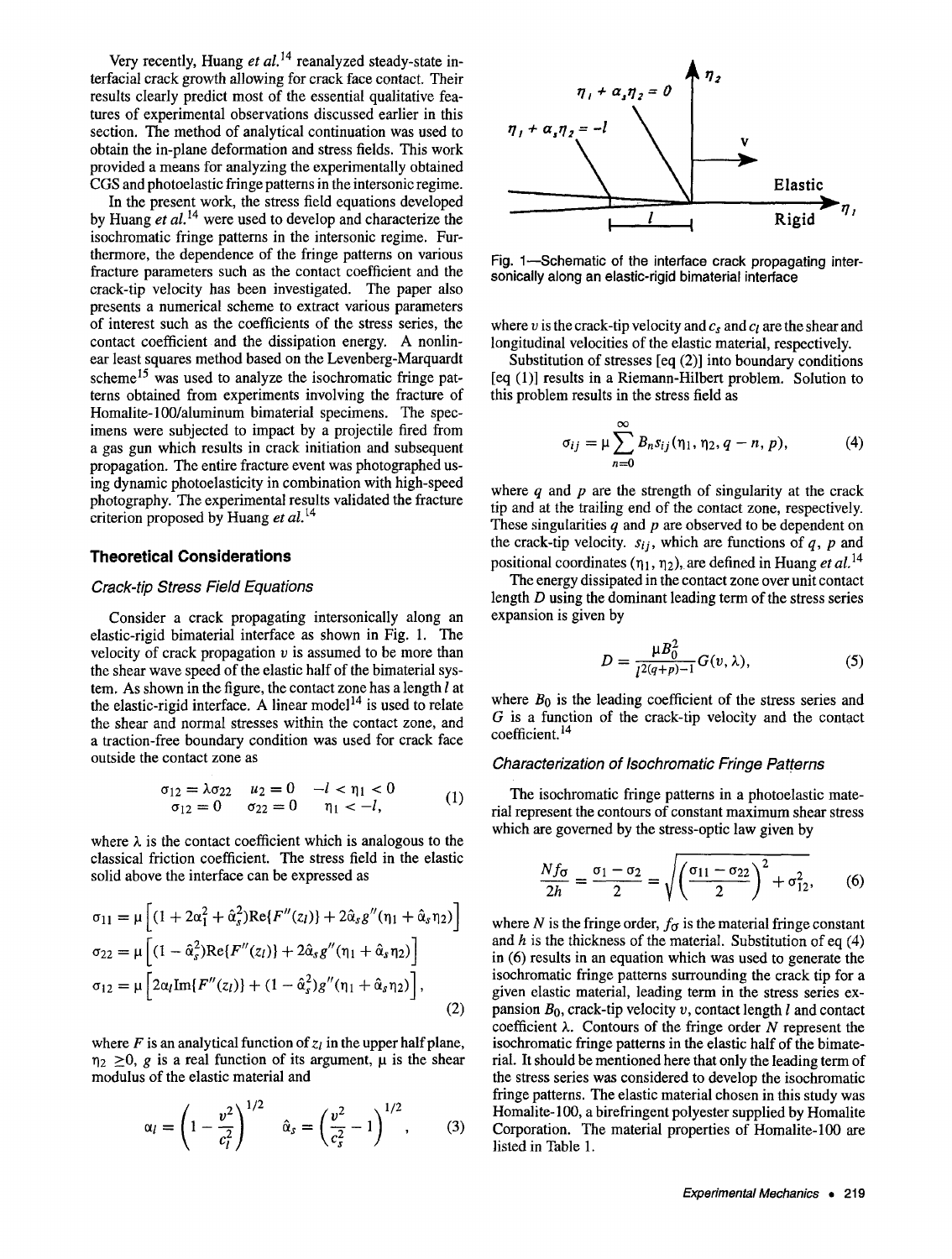TABLE 1--MATERIAL PROPERTIES OF HOMALITE-100 AND ALUMINUM

| Property                                       | Homalite-100 | 6061 Al |
|------------------------------------------------|--------------|---------|
| Young's modulus, E(GPa)                        | 5.3          | 71      |
| Poisson's ratio, $v$                           | 0.35         | 0.33    |
| Density, $\rho$ (kg/m <sup>3</sup> )           | 1230         | 2770    |
| P-wave velocity, $c_1$ (m/s)                   | 2220         | 5430    |
| S-wave velocity, $c_s$ (m/s)                   | 1270         | 3100    |
| Rayleigh velocity, $c_R$ (m/s)                 | 1186         | 2890    |
| Fracture toughness, $K_{ic}$ (MPa $\sqrt{m}$ ) | 0.45         | 29      |
| Material fringe value, $f_{\sigma}$ (kN/m)     | 23.7         |         |
| Mismatch parameter, $\epsilon$                 | 0.0912       |         |

*Sensitivity of Isochromatics to Various Fracture Parameters* 

#### EFFECT OF CRACK-TIP VELOCITY

In order to study the effect of crack-tip velocity, a set of isochromatic fringe patterns were generated keeping  $\lambda$ , l and  $B_0$  constant and varying the crack-tip velocity. Isochromatic fringe patterns surrounding the crack tip as a function of crack-tip velocity are shown in Fig. 2. As can be seen from the figure, a direct consequence of the variation of crack-tip velocity is its effect on the inclination of the line discontinuities or mach waves (primary and secondary). As the crack-tip velocity increases, the inclination of the mach waves (measured counterclockwise from positive  $\eta_1$ -axis) increases. This fact was experimentally corroborated by Singh and Shukla.<sup>11</sup> Also, it is clearly evident that the singularity at the crack tip is stronger than that at the end of the contact zone. Indeed, experimental observations by Singh and Shukla<sup>11</sup> and Singh *et al.*<sup>12</sup> confirm that the mach wave originating from the crack tip is stronger than that emanating from the end of contact zone. Fig. 2 also shows that, as the cracktip velocity increases, the fringes close to the crack tip and the fringes inside the contact zone increase in number and size, clearly indicating that the isochromatics are sensitive to changes in the crack-tip velocity.

### EFFECT OF THE LEADING TERM  $B_0$  OF THE STRESS **SERIES**

The leading term  $B_0$  of the stress series is analogous to the classical stress intensity factor and completely characterizes the near-tip stress fields in the intersonic regime. Simple intuition suggests that this term either magnifies or shrinks the isochromatic fringe patterns surrounding the crack tip. However, in order to verify if this parameter could be extracted from the isochromatic fringe patterns, the sensitivity of the fringe patterns to the change in the value of  $B_0$  needs to be investigated. The sensitivity is defined as the rate of change of the fringe order per unit change in  $B_0(dN/dB_0)$ . The sensitivity at a point (5 mm, 5 mm) was calculated to be approximately 4000, i.e., a change of 0.001 in  $B_0$  gives rise to a change of 4 fringe orders. Thus, it can be concluded that the isochromatics are extremely sensitive to the value of  $B_0$ .

#### EFFECT OF CONTACT COEFFICIENT

Figure 3 shows the effect of the contact coefficient on the isochromatic fringe patterns for crack propagation along Homalite-lO0/rigid bimaterial. In this figure, isochromatics are generated for  $\lambda = 0.1$ , 1 and 10. It should be mentioned here that although the contact coefficient is similar to the clas-

sical friction coefficient, it can be greater than one because the cracked interface may be rough and serrated, which may cause locking at the interface to provide resistance against sliding.<sup>14</sup> The variation of fringe order at a point  $(-5 \text{ mm})$ , 5 mm) inside the contact zone is plotted as a function of the contact coefficient in Fig. 4. Although the isochromatic fringe patterns are sensitive to changes in the contact coefficient up to a value of 10, the fringe order is a relatively weak function of the contact coefficient  $\lambda > 10$ .

#### **Extraction of the Fracture Parameters**

It was demonstrated in the previous section that the isochromatic fringe patterns in the vicinity of the interfacial crack tip are sensitive to changes in various fracture parameters including the contact coefficient, the leading term of the stress series and the crack-tip velocity. Thus, all these parameters could be extracted from the isochromatics obtained from experiments by solving the inverse problem using an overdeterministic least squares method. A nonlinear least squares method based on the Levenberg-Marquardt scheme is adopted for the purpose of analysis. Using eqs (6) and (4), define the error of the kth point collected from a given isochromatic fringe pattern as

$$
g_k(\lambda, B_0, B_1, B_2, \dots) = \left(\frac{N_k f_{\sigma}}{2h}\right)
$$

$$
-\sqrt{\left(\frac{\sigma_{11} - \sigma_{22}}{2}\right)^2 + \sigma_{12}^2}.
$$
 (7)

Now the iterative nonlinear least squares method attempts to find the minimum value of the function

$$
F = \sum_{k=0}^{n} g_k^2,\tag{8}
$$

where  $n$  is the total number of points collected from the fringe patterns. For a detailed discussion on implementation and theory of the Levenberg-Marquardt method, the reader may refer to Moré.<sup>15</sup>

To verify the method, the code was used to extract fracture parameters from a set of isochromatic fringe patterns generated with known values of  $\lambda = \lambda^0 = 0.1$  and  $B_0 = B^0 =$ 0.002. The values obtained from the analysis ( $\lambda^i = 0.094$ ) and  $B_0^i = 0.0019$  matched  $\lambda^0$  and  $B^0$ , thus validating the analysis procedure (Fig. 5). In fig. 5, symbols correspond to the digitized data from the numerically generated fringe pattern using the values  $\lambda^0$  and  $B^0$  and the solid lines represent the numerically generated fringe pattern with  $\lambda^{l}$  and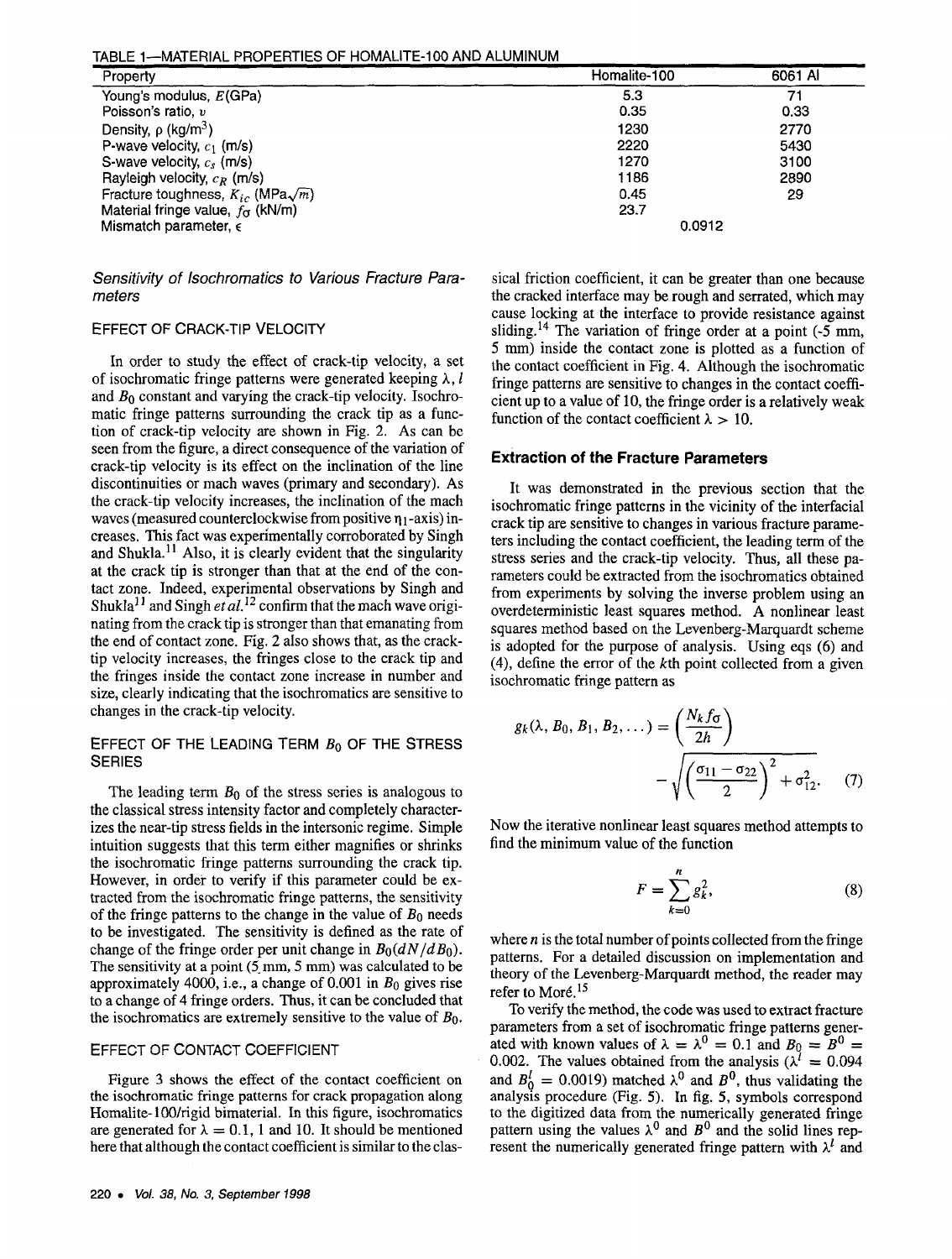

Fig. 2-Isochromatic fringe pattern for intersonic crack propagation along Homalite-100/aluminum bimaterial interface as a **function of crack-tip velocity** 



Fig. **3--Isochromatic fringe pattern for intersonic crack propagation along Homalite-lOO/aluminum bimaterial interface as** a **function of the contact coefficient** 



Fig. 4---Variation of **fringe order at a point** (-5 mm, 5 mm) **inside the contact zone as a function of the contact coefficient** 

**B/. The error in the values obtained from the analysis is primarily due to the errors introduced during digitization of the isochromatics.** 

**The analysis procedure established here was used to investigate the intersonic fracture of Homalite-100/aluminum bimaterial interface subjected to impact loading.** 

# **Experimental Procedures**

# *Specimen Preparation*

**The bimaterial specimens used in this study were made of**  a **stiff aluminum half bonded to a compliant Homalite-100 half (a birefringent polymer supplied by the Homalite Corporation). The mechanical properties of the bimaterial constituents are shown in Table 1. This bimaterial combination provides a significant (elastic) mismatch of properties across the interface to produce intensified interracial effects at the crack tip. A sharp starter crack of 25 mm in length was in-**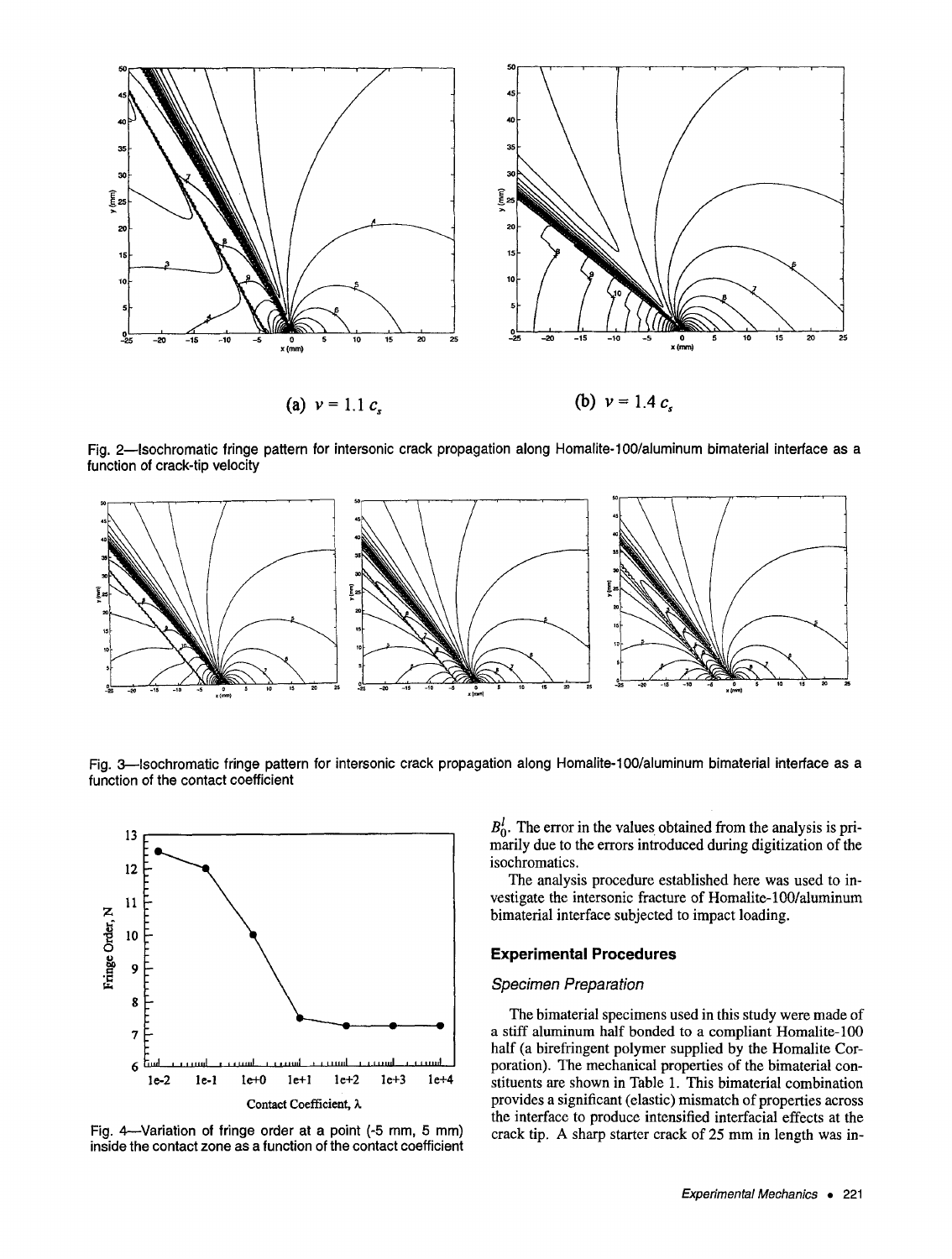

Fig. 5--Comparison of the digitized data points from the numerically generated fringes using  $\lambda = 0.1$  and  $B_0 = 0.002$  with the fit generated from the digitized data

troduced at the bimaterial interface by means of Teflon<sup>®</sup> tape during the bonding process. The procedure for the specimen preparation is described in detail in Singh *et al. 8* 

# *Impact Loading Experiments*

The schematic of the experimental setup used to investigate the fracture process is shown in Fig. 6. The bimaterial specimen was placed on the optical bench of the Cranz-Schardin high-speed camera. Schematic of the bimaterial specimen used to study the interfacial fracture under impact loading is shown in Fig. 7. The aluminum half of the bimaterial specimen was subjected to impact by a projectile fired from a gas gun at speeds on the order of 20 m/s. A steel projectile (13 mm diameter  $\times$  100 mm long) was used to impact the bimaterial specimens. The impact sets up a compressive wave in aluminum half which traverses the width of the specimen and reflects off the free surface as a tensile wave. This tensile wave loads the interface crack primarily in shear, resulting in crack initiation and subsequent propagation. The entire event of crack initiation and propagation was observed using dynamic photoelasticity in conjunction with high-speed photography. The high-speed camera provides a total of 20 photographs at framing rates on the order of a million frames per second. A sequence of photographs obtained in a typical impact loading experiment is shown in Fig. 8. Time  $t = 0$  corresponds to the time of impact. These fringe patterns were recorded in the Homalite-100 half of the bimaterial specimen.

An enlarged photograph of the interface crack propagating in the intersonic regime is shown in Fig. 9. The line of discontinuity (primary mach wave) emanating from the crack tip and the large-scale contact of crack faces were observed. In the figure, the contact zone is characterized by fringes that run parallel to the interface. The secondary mach wave emanating from the end of contact zone was also observed in addition to the primary mach wave. It is clear from the figure that the density of fringes in the primary mach is less than that of the secondary mach. This implies that the secondary mach is weaker than the primary mach. The isochromatic fringe pattems also show another disturbance that trails the interson-



Fig. 6-Experimental setup for investigating the fracture of a bimaterial interface subjected to impact loading



Fig. 7-Schematic of the specimen geometry used in the study

ically propagating interfacial crack tip. This was identified as a Rayleigh wave singularity that was generated when the crack tip accelerated through the Rayleigh wave velocity of Homalite- $100<sup>16</sup>$ 

#### **Results and Discussion**

The velocity of the interfacial crack tip was calculated from the knowledge of the crack-tip location history obtained from the photographs. The history of the crack-tip velocity for a typical impact loading experiment is shown in Fig. 10. As can be seen from the figure, the crack tip quickly accelerated to shear wave velocity of Homalite-100 soon after crack initiation. Thereafter, the crack tip continued to increase at a smaller rate to around 140 percent of the shear wave speed of Homalite-100. The figure also shows the history of velocities of the end of the contact zone and the Rayleigh singularity. It can be seen from the figure that the Rayleigh singularity was traveling at the Rayleigh wave speed of Homalite-100. Also,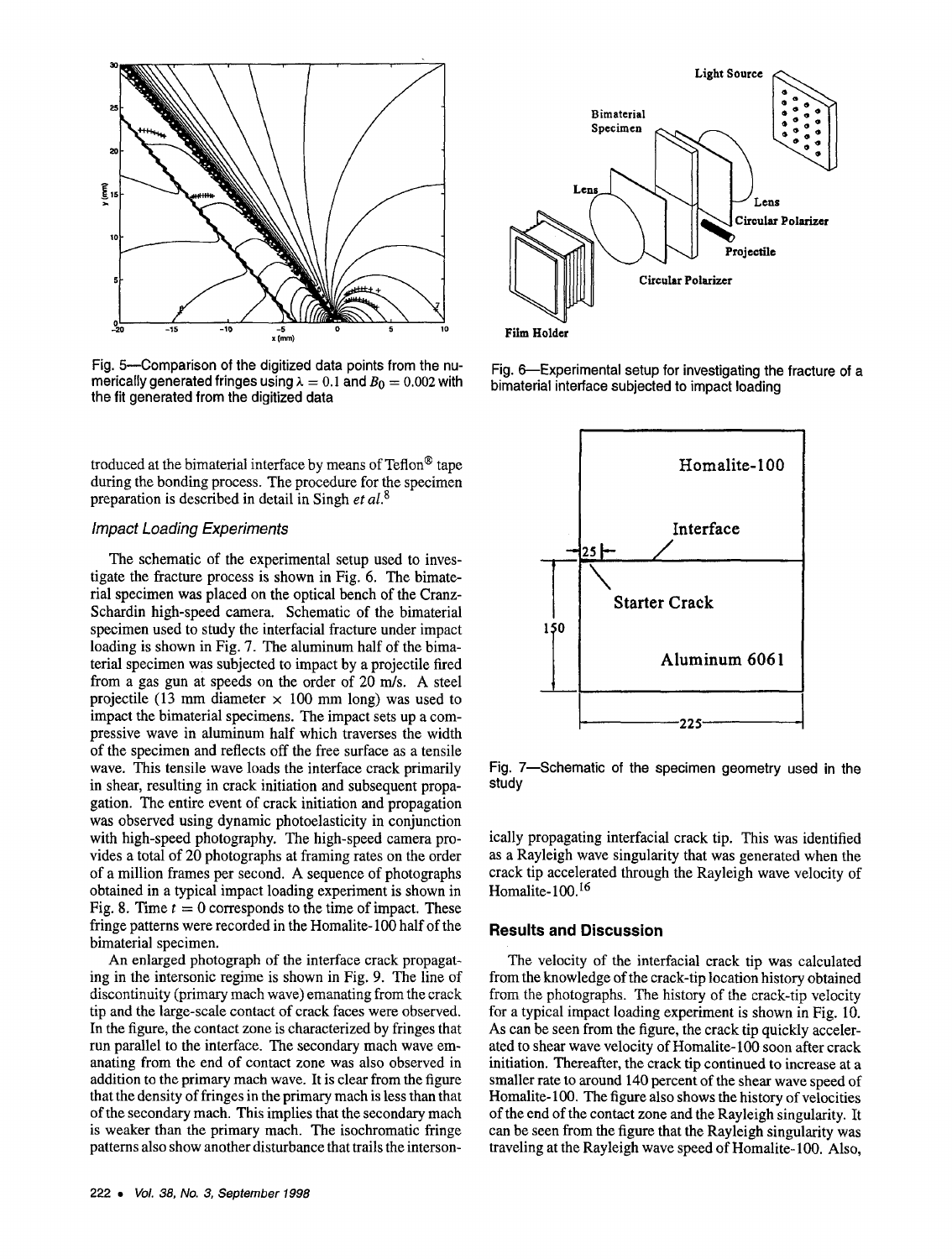

Fig. 8-Typical isochromatic fringe patterns obtained for dynamic fracture along Homalite-lOO/aluminum interface subjected to impact loading



Fig. 9--Magnified photograph showing the isochromatics around the interfacial crack tip in the intersonic regime. Photograph also shows the primary and the secondary shock fronts, the contact zone and the Rayleigh wave singularity

the trailing end of the contact zone had the same velocity as the interfacial crack tip.

The isochromatic fringe patterns surrounding the crack tip were analyzed using higher order stress field equations detailed in previous sections. A total of 40 data points was collected from the fringes ahead of the crack tip and the fringes inside the contact zone. A typical result of the least squares fit is shown in Fig. 11. In the figure, the solid lines are contours of maximum shear stress obtained numerically by using the results of higher order least squares fit generated by the sampled data, and the symbols correspond to the data points sampled from the experimental photographs. It is clear from the figure that the experimental data fit well qualitatively with



Fig. 10-Histories of velocity of the crack tip, the trailing end of the contact zone and the Rayleigh wave singularity



Fig. 11-Comparison of the digitized data points from the isochromatics obtained from a typical experiment with the fit generated from the digitized data

the fringes generated by the least squares fit. However, the data did not fit satisfactorily with the fringes inside the contact zone. This is primarily because the synthetic fringe pattern is characterized by curved sets of fringes inside the contact zone. In contrast, the photographs obtained from the experiment have fringes that are fiat and parallel to the interface. This may be an artifact of the assumption of velocity independent contact coefficient. Nonetheless, the fringe orders of the data points collected from the photographs were observed to match those of the numerically developed fringe pattern.

# *Critical Crack Face Sliding Displacement Failure Criterion*

Huang *et al.*<sup>14</sup> have proposed a criterion for intersonic crack growth along bimaterial interfaces. This criterion is based on the premise that the crack growth occurs in the presence of constant critical sliding displacements  $(\delta_c)$  evaluated at the end of the contact zone, i.e.,

$$
u_1(\eta_1, = -l, \eta_2 = 0^+) = \delta_c. \tag{9}
$$

This was primarily motivated by the criterion proposed for subsonic interfacial crack growth by Lambros and Rosakis.<sup>7</sup>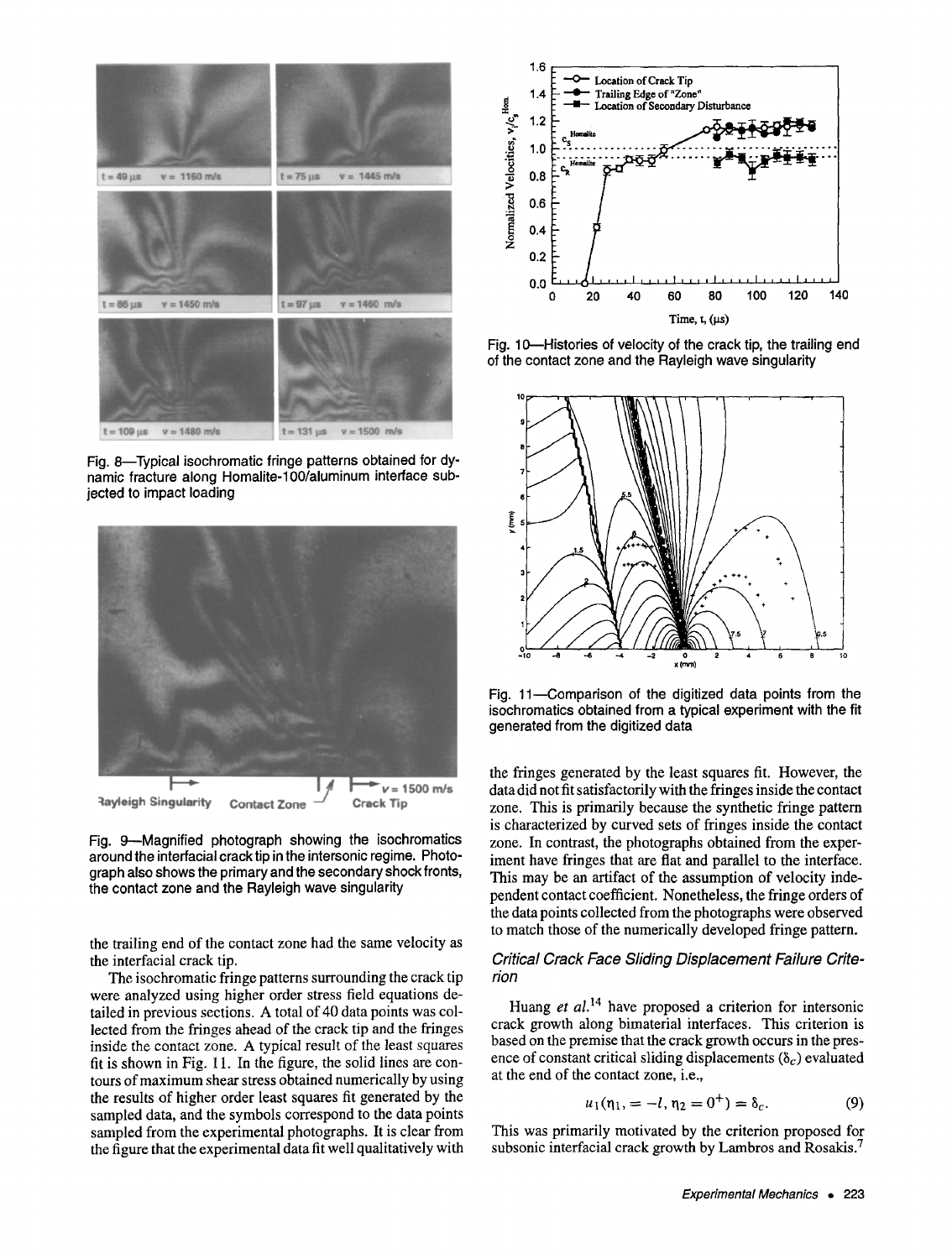This criterion establishes a relationship between the leading term of the stress series  $B_0$  and the crack-tip velocity  $v$ given by

$$
B_0 = \frac{\delta_c l^{p+q-1}}{\beta(1-q, 1-p)\sin(q\pi)},
$$
 (10)

where  $\beta(x, y)$  is the  $\beta$ -function defined by

$$
\beta(x, y) = \int_{0}^{1} t^{x-1} (1-t)^{y-1}.
$$
 (11)

Equation (10) can be used to obtain a functional relationship between the dissipation energy and the crack-tip velocity given by

$$
\frac{D}{\mu\delta_c^2/l} = \frac{\beta (1 - 2q, 1 - 2p)}{\sin^2(q\pi)[\beta (1 - q, 1 - p)]^2}
$$

$$
\frac{\lambda\alpha_l^2 (1 + \hat{\alpha}_s^2)^2 (1 - \hat{\alpha}_s^2) (1 + \lambda\hat{\alpha}_s)}{\left[\alpha_l^2 \hat{\alpha}_s (1 + \hat{\alpha}_s^2)^2 + \lambda (1 - \hat{\alpha}_s^2 + 2\alpha_l^2 \hat{\alpha}_s)\right]^2}
$$

$$
+\left[\alpha_l (1 + \hat{\alpha}_s^2)^2 (1 + \lambda\hat{\alpha}_s)\right]^2.
$$
(12)

Equations (10) and (12) are plotted along with the experimental data in Figs. 12(a) and 12(b), respectively, for different values of  $\lambda$ : 0.1, 1 and 10. The values of  $\lambda$  are so chosen because the values of  $\lambda$  obtained from the experiments fall within this range. The lines in Fig. 12 represent the criterion, and the symbols denote the experimental data. The critical sliding displacement  $\delta_c$  was eliminated from equation (10) by normalizing with the corresponding value at  $v = 1.05c_s$ .

It is clear from the figure that the data show a reasonable agreement with the critical sliding displacement criterion. Additionally,  $B_0$  and  $D$  reduce monotonically with the cracktip velocity. This decreasing trend in the dissipation energy is characteristic of unstable crack propagation *(dD/dv < 0).*  The theoretical analysis by Liu *et al. 13* predicts that, in the velocity range  $c_s < v < \sqrt{2C_s}$  either crack face contact or negative traction ahead of the crack tip occurs, suggesting that this velocity regime is unfavorable for stable crack growth. The data plotted in Fig. 12 fall in the above velocity range, thus reconfirming the observations made in this theoretical analysis.

Very similar results were observed by Andrews, <sup>17</sup> who performed numerical calculations on cracks propagating in homogeneous materials under predominant shear conditions. He deduced that under shear-dominated conditions, stable crack propagation could only occur in the velocity regimes  $0 < v < c_R$  and  $\sqrt{2C_s} < v < c_l$  (longitudinal wave velocity).

#### **Conclusions**

The isochromatic fringe patterns surrounding the crack tip were developed and characterized using the recently developed stress field equations. The dependence of isochromatic fringe patterns on various fracture parameters such as the



Fig. 12--Fit of the experimental data with the critical crack face sliding criterion

contact coefficient and the crack-tip velocity has been investigated. It was found that the crack-tip velocity has a significant effect on the size, shape and number of fringes surrounding the crack tip. The contact coefficient, on the other hand, was found not to have a considerable effect on the isochromatic fringe patterns. The paper also presents a numerical scheme to extract various parameters of interest such as the coefficients of the stress series, the contact coefficient and the dissipation energy. A nonlinear least squares method based on the Levenberg-Marquardt scheme was used to analyze the isochromatic fringe patterns obtained from experiments involving the fracture of a Homalite-100/aluminum bimaterial specimen. The results show that the crack growth is highly unstable in the intersonic regime. The experimental data were also used to validate a recently proposed criterion for intersonic crack growth along bimaterial interfaces.

# *Acknowledgments*

The support of the National Science Foundation to the University of Rhode Island under Grant Number CMS 9424114 and INT 9700670 and to the California Institute of Technology under Grant Number CMS 9424113 is gratefully acknowledged.